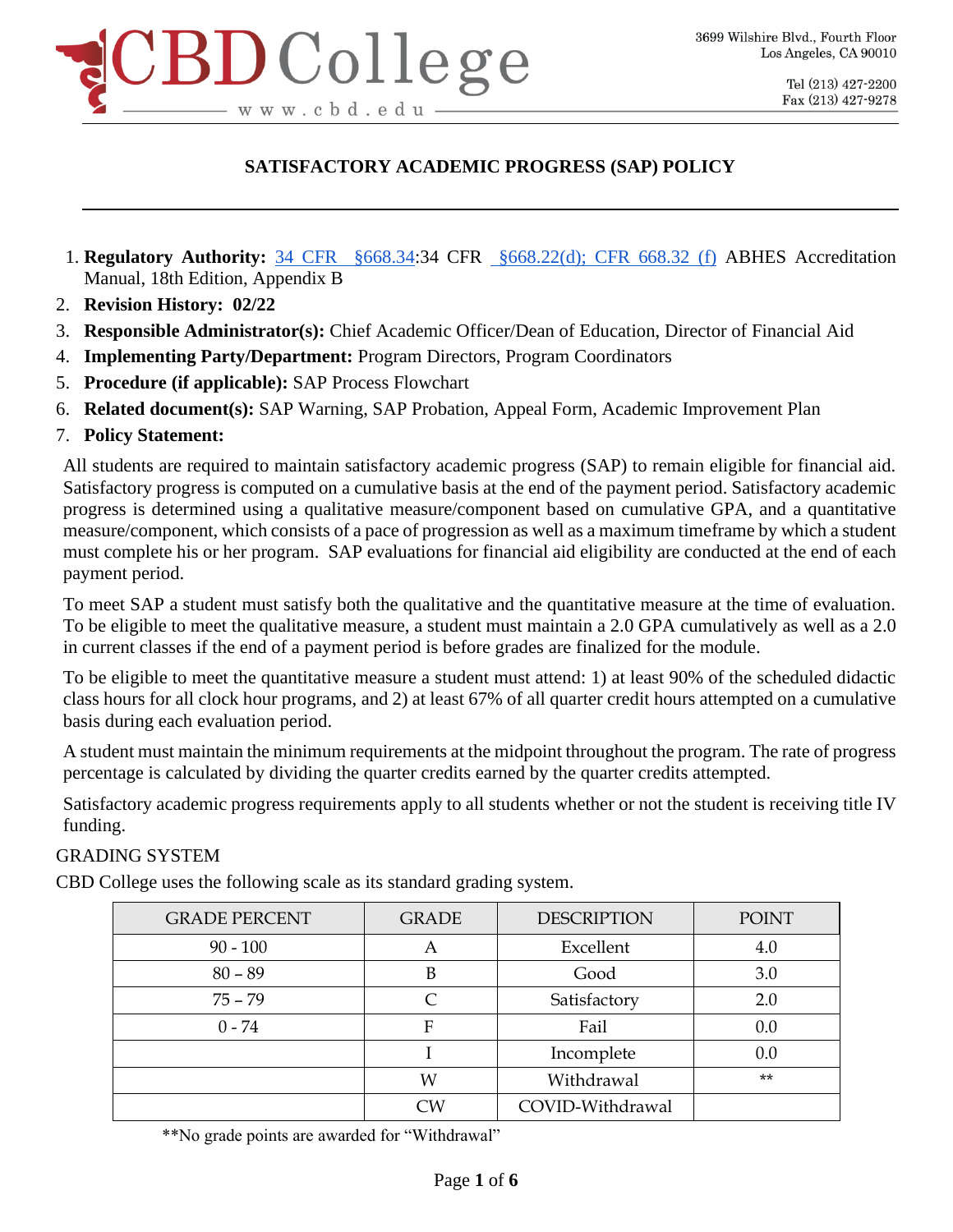

## QUANTITATIVE COMPONENT

Satisfactory Academic Progress is evaluated at the end of each payment period (one half of an academic year, which aligns with payment periods).

| Program<br>Name | Program<br>Clock/<br>Quarter<br>Credit<br>Hours | Evaluation<br>Point I<br>(clock/<br>quarter credit quarter credit<br>hours) | Evaluation<br>Point II<br>(clock/<br>hours) | Evaluation<br>Point III<br>(clock/<br>quarter<br>credit hours) | Evaluation<br>Point IV<br>(clock/<br>quarter credit<br>hours) | Evaluation<br>Point V<br>(clock/quar<br>ter credit<br>hours) | Evaluation<br>Point VI<br>(clock/<br>quarter<br>credit<br>hours) |
|-----------------|-------------------------------------------------|-----------------------------------------------------------------------------|---------------------------------------------|----------------------------------------------------------------|---------------------------------------------------------------|--------------------------------------------------------------|------------------------------------------------------------------|
| <b>ST</b>       | 1520 Clock<br>Hours                             | 451 Clock<br>Hours                                                          | 901 Clock<br>Hours                          | 1211 Clock<br>Hours                                            | N/A                                                           | N/A                                                          | N/A                                                              |
| <b>DMS AAS</b>  | 141 Quarter<br>Credits                          | 34 Quarter<br>Credits                                                       | 68 Quarter<br>Credits                       | 96.5 Quarter<br>Credits                                        | 125 Quarter<br>Credits                                        | 133 Quarter<br>Credits                                       | N/A                                                              |
| <b>MRI AAS</b>  | 90 Quarter<br>Credits                           | 90 Quarter<br>Credits                                                       | 25.5 Quarter<br>Credits                     | 51 Quarter<br>Credits                                          | 70.5 Quarter<br>Credits                                       | N/A                                                          | N/A                                                              |
| <b>OTA AAS</b>  | 122.5<br>Quarter<br>Credits                     | 26 Quarter<br>Credits                                                       | 52 Quarter<br>Credits                       | 74.75 Quarter 97.5 Quarter<br>Credits                          | Credits                                                       | 110 Quarter<br>Credits                                       | N/A                                                              |
| PTA AAS         | 101.5<br>Quarter<br>Credits                     | 25.75 Quarter<br>Credits                                                    | 51.5 Quarter<br>Credits                     | 69.5 Quarter<br>Credits                                        | 57.5 Quarter<br>Credits                                       | 87.5<br>Quarter<br>Credits                                   | 94.5<br>Quarter<br>Credits                                       |
| <b>ST AAS</b>   | 91 Quarter<br>Credits                           | 22.5 Quarter<br>Credits                                                     | 45 Quarter<br>Credits                       | 68 Quarter<br>Credits                                          | N/A                                                           | N/A                                                          | N/A                                                              |
| <b>HIT AS</b>   | 91 Quarter<br>Credits                           | 26.5 Quarter<br>Credits                                                     | 53 Quarter<br>Credits                       | 72 Quarter<br>Credits                                          | N/A                                                           | N/A                                                          | N/A                                                              |
| <b>BSHS</b>     | 90 Quarter<br>Credits                           | 24 Quarter<br>Credits                                                       | 48 Quarter<br>Credits                       | 69 Quarter<br>Credits                                          | N/A                                                           | N/A                                                          | N/A                                                              |

The student is required to make quantitative progress toward program completion.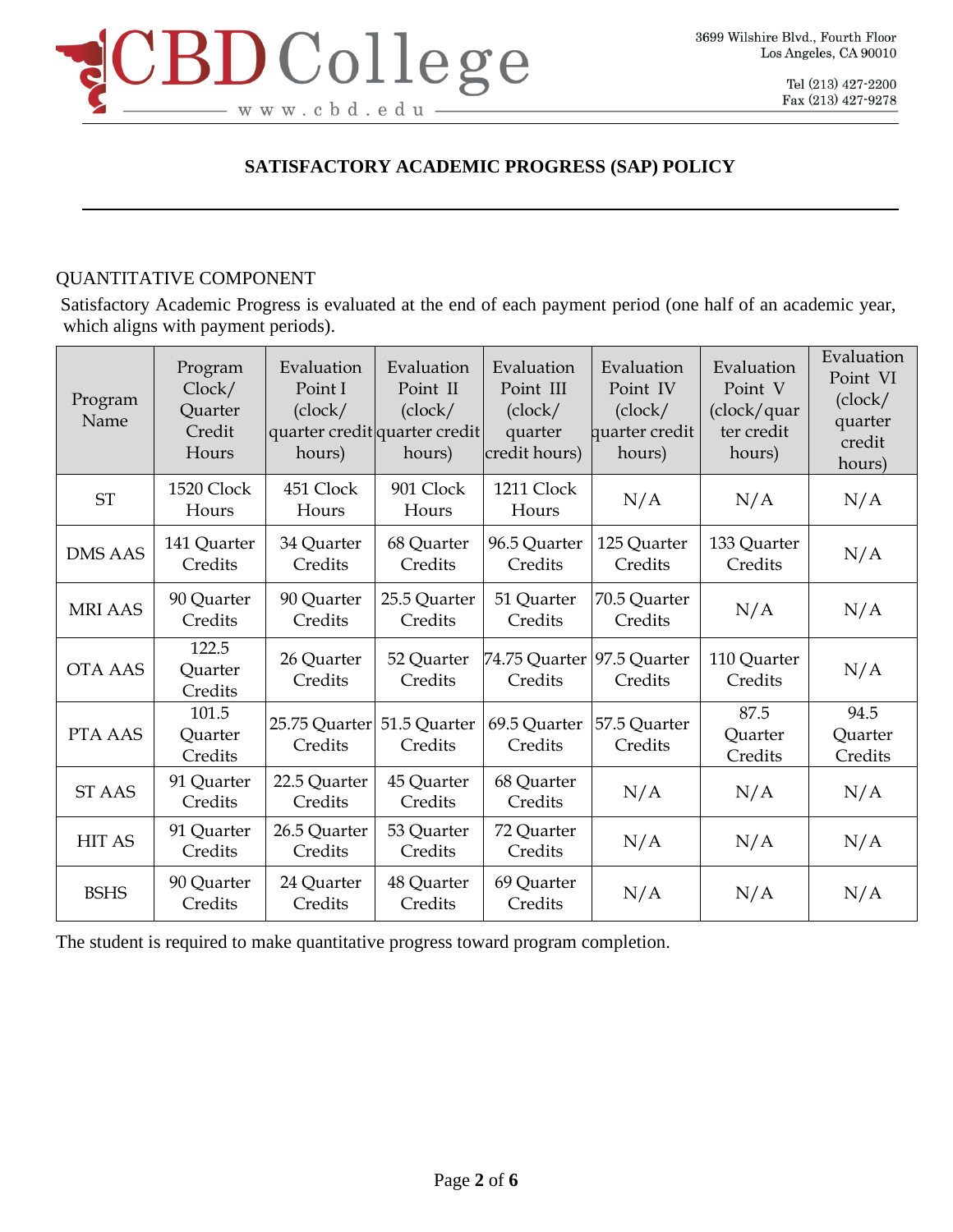

## PROGRAM BREAKDOWN BY ACADEMIC YEAR

| <b>PROGRAM</b>                                                                      | <b>FIRST</b><br><b>ACADEMIC</b><br><b>YEAR</b> | <b>SECOND</b><br><b>ACADEMIC</b><br><b>YEAR</b> | <b>THIRD</b><br><b>ACADEMIC</b><br><b>YEAR</b> |
|-------------------------------------------------------------------------------------|------------------------------------------------|-------------------------------------------------|------------------------------------------------|
| Surgical Technology (ST)                                                            | 900 hours/45 weeks                             | 620 hours/16 weeks                              | N/A                                            |
| Associate of Applied Science in<br>Diagnostic Medical Sonography<br>(DMS AAS)       | 68 Quarter Credits/<br>36 weeks                | 57 Quarter Credits/<br>36 weeks                 | 16 Quarter Credits/<br>12 weeks                |
| Associate of Applied Science in<br>Magnetic Resonance Imaging<br>(MRI AAS)          | 51 Quarter Credits/<br>33 weeks                | 39 Quarter Credits/<br>33 weeks                 | N/A                                            |
| Associate of Applied Science in<br>Occupational Therapy Assistant<br>(OTA AAS)      | 52 Quarter Credits/<br>32 weeks                | 45.5 Quarter Credits/<br>32 weeks               | 25 Quarter Credits/<br>16 weeks                |
| Associate of Applied Science in<br><b>Physical Therapist Assistant</b><br>(PTA AAS) | 51.5 Quarter Credits/<br>33 weeks              | 36 Quarter Credits/<br>33 weeks                 | 14 Quarter Credits/<br>11 weeks                |
| Associate of Science in Health<br>Information Technology (HIT AS)                   | 53 Quarter Credits/<br>44 weeks                | 38 Quarter Credits/<br>33 weeks                 | N/A                                            |
| Bachelor of Science in<br>Health Science (BSHS)                                     | 48 Quarter Credits/<br>44 weeks                | 42 Quarter Credits/<br>33 weeks                 | N/A                                            |
| Associate of Applied Science in<br>Surgical Technology (ST AAS)                     | 45 Quarter Credits/<br>33 weeks                | 46 Quarter Credits/<br>44 weeks                 | N/A                                            |

The minimum academic year is defined by CBD College as 900 clock hours / 26 weeks of instructional time for a course of study that measures its program length in clock hours, and 36 quarter credits / 30 weeks of instructional time for a course of study that measures its program length in clock hours. CBD College offers only "full-time" programs for academic purposes.

#### QUALITATIVE COMPONENT

A student must maintain a 2.0 GPA cumulatively as well as a 2.0 in current classes if the end of a payment period is before grades are finalized for the module. A student must pass all modules or courses with a minimum grade of 75% based on a scale of 0 -100%.

### INCOMPLETE GRADE

A grade of "I" is assigned when hours or course work is not completed by the scheduled completion date. This grade is removed, and a letter grade is assigned when course requirements are met. All incomplete grades, until replaced, are considered to be not successfully completed, and negatively impact satisfactory academic progress in terms of pace of progression.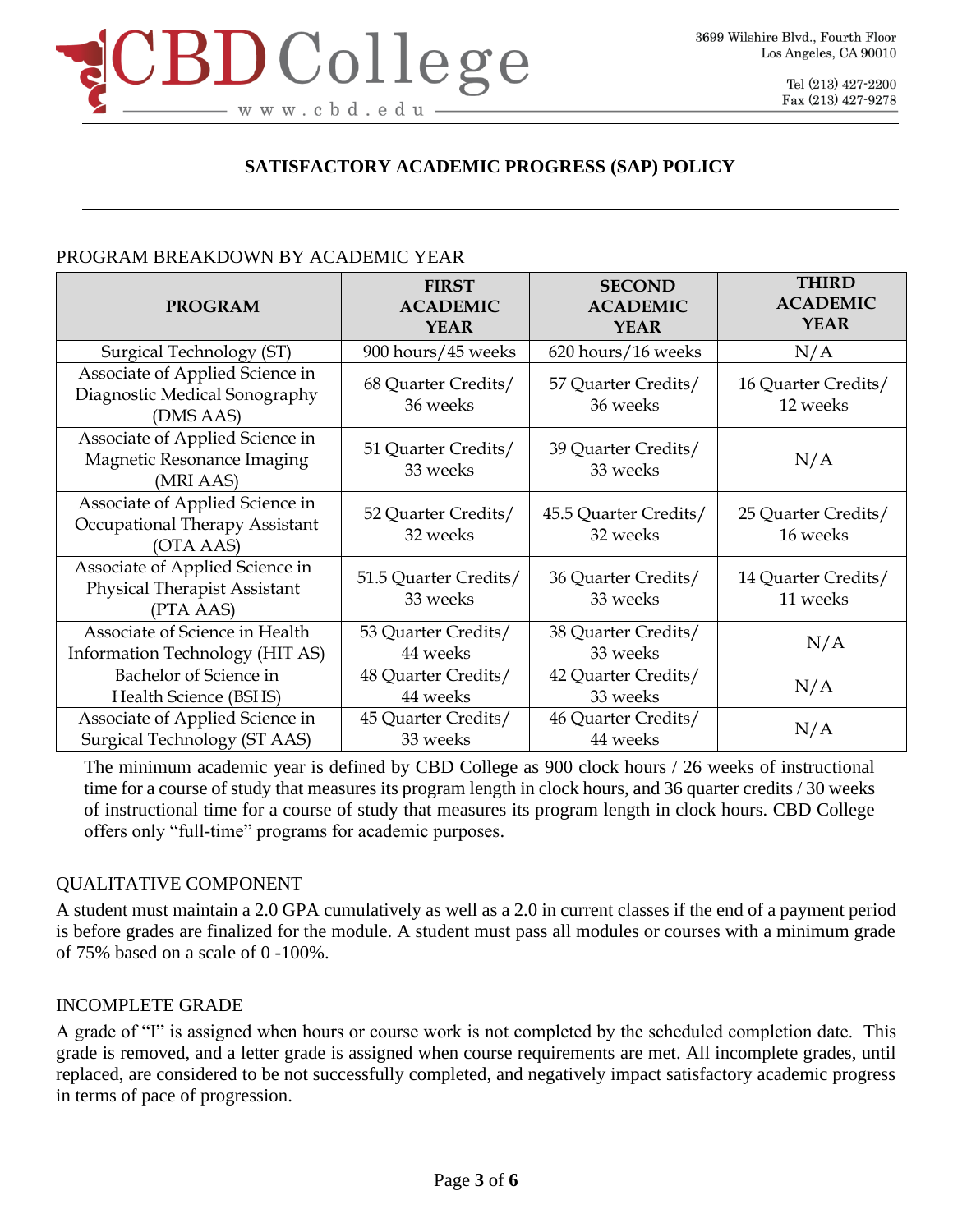

#### REPEATED MODULES

All attempted courses/modules will appear on a student's transcript; grades earned for repeated courses/modules will replace the previously earned grades and will be included in the calculation of the student's cumulative GPA.

#### WITHDRAWAL GRADE

Students who withdraw from the program will receive a grade of "W" in each course enrolled in at the time of withdrawal. All withdrawal grades are considered to be not successfully completed, and negatively impact satisfactory academic progress in terms of pace of progression.

#### TRANSFER CREDIT

CBD College documents transfer credit hours accepted towards program completion noted with a "Credit" on a transcript. Transfer credit is not included in the cumulative GPA.

### REMEDIAL COURSES, PROFICIENCY CREDITS, NON-CREDIT COURSES, AND NON-PUNITIVE GRADES

CBD College does not offer proficiency credits, or non-credit courses, but offers non-punitive (pass/fail) grades, and remedial courses for CBD students.

#### MAXIMUM TIME FRAME

A student must complete the entire program within 1.5 times the normal completion rate, or within:

- Maximum 99 weeks for the 66-week Magnetic Resonance Imaging AAS program
- Maximum 115.5 weeks for the 77-week Health Information Technology AS program
- Maximum 115.5 weeks for the 77-week Physical Therapist Assistant AAS program
- Maximum 115.5 weeks for the 77-week Surgical Technology AAS program
- Maximum 115.5 weeks for the 77-week Bachelor of Science in Health Science program
- Maximum 120 weeks for the 80-week Occupational Therapy Assistant AAS program
- Maximum 129 weeks for the 86-week Diagnostic Medical Sonography AAS program

The maximum time frame is to be divided into increments, during which a minimum percentage of work is to be completed. The increment is not to be more than one half of an academic year, which aligns with payment periods.

Students may retake portions of the program only if they will fall within the 1.5 times the normal completion time, students who cannot complete the program in 1.5 times the normal completion time will be dropped from the program. Repetitions of coursework are counted as hours attempted. The lowest grade will be dropped from the cumulative GPA and the highest grade will be used to calculate the GPA.

#### TRANSFER AND READMITTED STUDENTS

Transfer students from outside of CBD College will be evaluated only on the work completed while at CBD College. Readmitted students will be admitted to the same status as at the time of withdrawal or drop.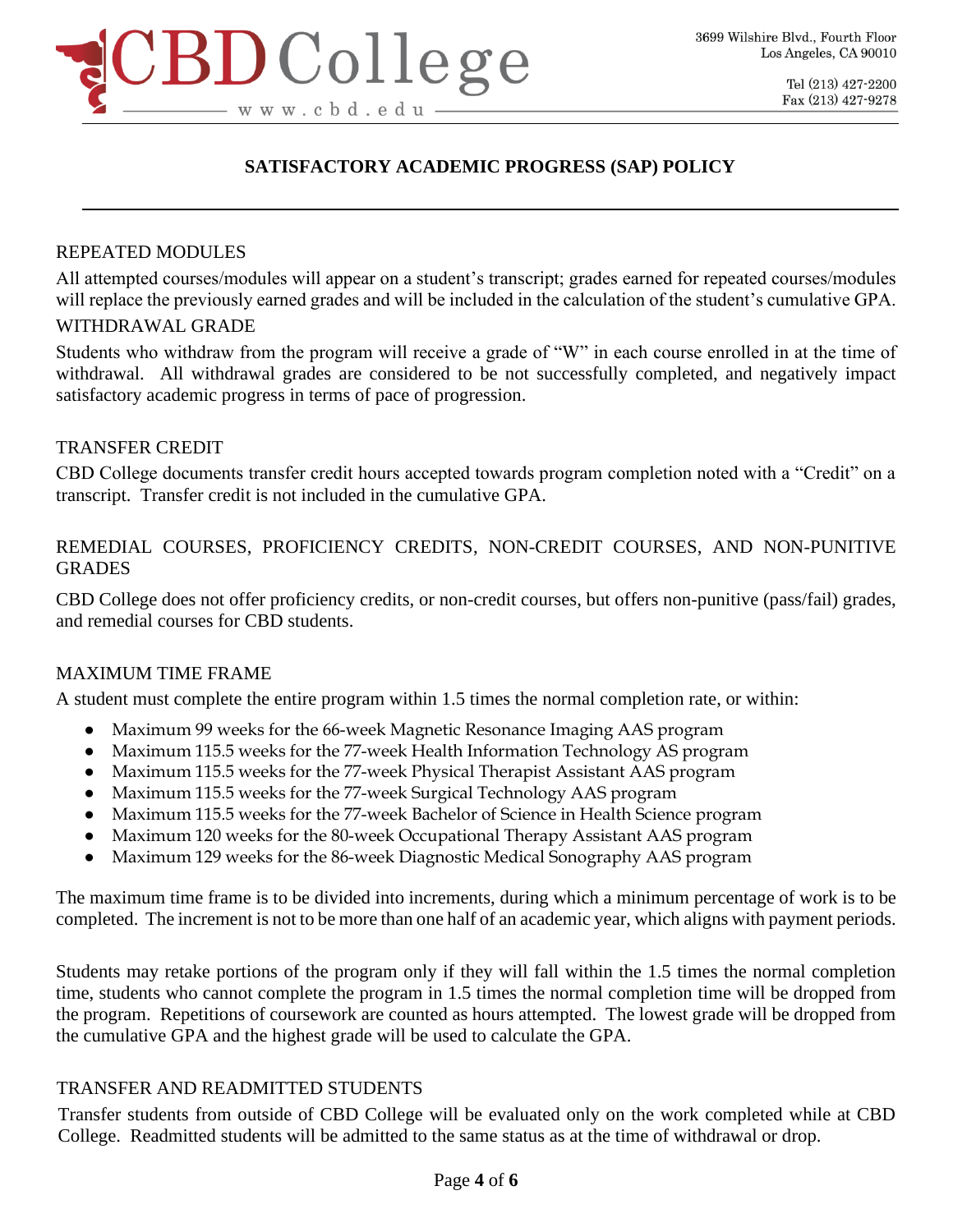

The maximum time frame is reduced for transfer and readmitted students, based upon the remaining length of the program in which they enroll. For example, a student transfers in or has completed 12 of a 36-week program, therefore must complete 24 weeks at the time of enrollment, and the maximum time frame is 24 weeks x 150% or 36 weeks.

#### FINANCIAL AID WARNING

Students who fail to meet SAP standards at the end of each payment period will be placed on Financial Aid Warning and notified accordingly. Warning status lasts for one payment period only, during which the student is eligible to continue to receive Title IV funds. Students who meet the College's SAP standards by the end of the warning period will be removed from Financial Aid Warning status. Students who fail to make satisfactory progress by the end of the warning period will be placed on Financial Aid Probation, provided that they've completed a successful appeal, and will be notified accordingly.

#### FINANCIAL AID PROBATION

For the payment period following the payment period during which a student was on Financial Aid Warning, the College will place students who failed to make satisfactory academic progress during the warning period on Financial Aid Probation and disburse Title IV funds only if- 1) the student appeals the determination; and 2) the College determines that the student should be able to meet the College's SAP standards by the end of the subsequent payment period by completing the requirements of an Academic Improvement Plan. Students on Financial Aid Probation for a payment period are not eligible to receive Title IV funds for the subsequent payment period unless they meet SAP by the end of the probationary period.

#### APPEALS PROCESS

A student who is on Financial Aid Probation status can appeal within five (5) days. In order for an appeal to be considered, the student must provide the Records Officer with a letter that includes:

- Information about the circumstances or events which prevented the student from attaining SAP
- What has changed in the student's situation that will allow the student to demonstrate satisfactory academic progress at the next evaluation.

The Records Officer will review only the appeals that have the necessary documentation and are based on:

- Severe illness, medical condition, or injury
- Death of an immediate family member
- Military deployment/call to active duty
- Or other special circumstances which are unlikely to reoccur

#### ACADEMIC IMPROVEMENT PLAN

Students whose appeals are approved must complete an Academic Improvement Plan in order to receive financial aid. If they do not meet the requirements of the Academic Improvement Plan, their financial aid will be suspended.